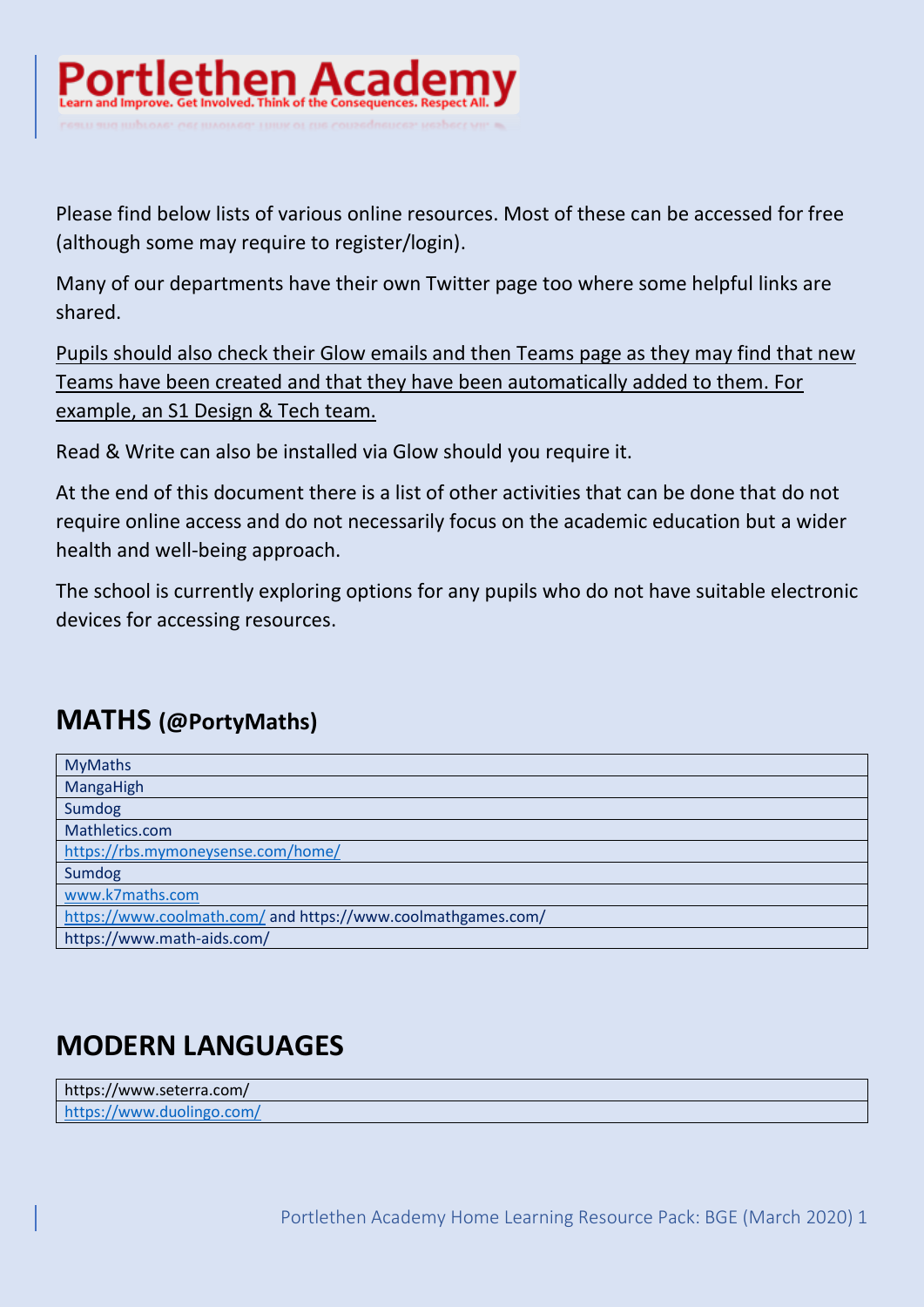

## **IT (@PortyIT)**

| www.iDEA.org.uk            |  |
|----------------------------|--|
| https://www.blockly.games/ |  |
| Code.org                   |  |

#### **EXPRESSIVE ARTS (@PortyMusic1)**

[https://www.classicsforkids.com/music/instruments\\_orchestra.php](https://www.classicsforkids.com/music/instruments_orchestra.php) and

https://www.youtube.com/watch?v=Sr-l2m8twX0

https://artfulparent.com/kids-arts-crafts-activities-500-fun-artful-things-kids/

https://www.artistshelpingchildren.org/

<https://www.incredibox.com/>

[https://www.playbill.com/article/15-broadway-plays-and-musicals-you-can-watch-on-stage-from](https://www.playbill.com/article/15-broadway-plays-and-musicals-you-can-watch-on-stage-from-home?fbclid=IwAR0TCiOnvhX6wPVc5htQFIbhSpbPkymyrlpbl2bQRTfrk3pGGhb_ogJwmYY)[home?fbclid=IwAR0TCiOnvhX6wPVc5htQFIbhSpbPkymyrlpbl2bQRTfrk3pGGhb\\_ogJwmYY](https://www.playbill.com/article/15-broadway-plays-and-musicals-you-can-watch-on-stage-from-home?fbclid=IwAR0TCiOnvhX6wPVc5htQFIbhSpbPkymyrlpbl2bQRTfrk3pGGhb_ogJwmYY)

#### **HEALTH PROMOTIONS (@PortyHE @PortyPE)**

Movement Evolution Scotland daily challenge: <https://www.facebook.com/MovementEvolutionScotland/videos/1083094128742704/>

<https://education.gov.scot/media/p2npeimj/nih145-home-learning-challenges.pdf>

#### **SCIENCE (@PortyScience)**

https://mysteryscience.com/school-closure-planning http://www.schoolscience.co.uk/home?fbclid=IwAR3yxIkMLifzfII7p4rT2NlXRYcCr\_onBUgfsNNrkUZ60VfC0wxmOS wMlI4

#### **HUMANITIES (@PortyAcademyModStuds, @PortyRMPS @PortlethenH)**

https://www.bighistoryproject.com/home

https://www.seterra.com/

https://world-geography-games.com/

Portlethen Academy Home Learning Resource Pack: BGE (March 2020) 2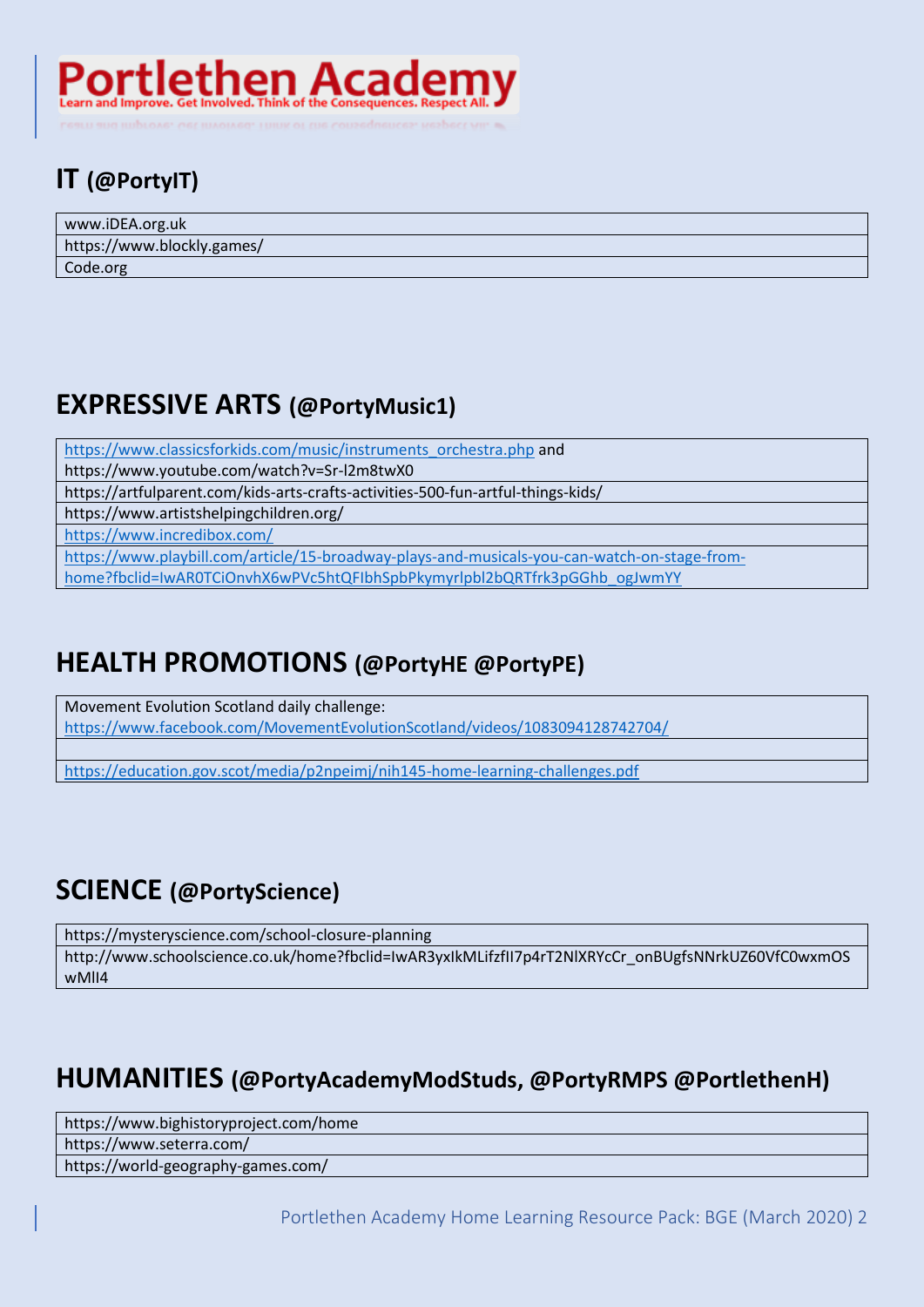## Portlethen Academy

## **DESIGN & TECHNOLOGY (@PortyTechy)**

| https://www.youtube.com/user/sketchadaydotcom |
|-----------------------------------------------|
|-----------------------------------------------|

<https://www.youtube.com/channel/UCELt4nocnWDEnYJmov4zqyA>

<https://www.designclass.co.uk/>

<https://www.tinkercad.com/>

### **ENGLISH (@Porty\_English)**

[https://www.twinkl.co.uk/resources/curriculum-for-excellence-third/school-closures-third-secondary-scotland](https://www.twinkl.co.uk/resources/curriculum-for-excellence-third/school-closures-third-secondary-scotland-cfe/literacy-and-english-school-closures-third-secondary-scotland-cfe)[cfe/literacy-and-english-school-closures-third-secondary-scotland-cfe](https://www.twinkl.co.uk/resources/curriculum-for-excellence-third/school-closures-third-secondary-scotland-cfe/literacy-and-english-school-closures-third-secondary-scotland-cfe) https://www.bbc.co.uk/bitesize/subjects/z3kw2hv https://www.intofilm.org/news-and-views/articles/activities-for-young-people-to-do-at-home

## **GENERAL (@PortyAcad @PortyDYW)**

| https://www.bbc.co.uk/bitesize                        |                                                                                                                                                                                                                                                                                                                                                                                                                                                                                                                                                  |
|-------------------------------------------------------|--------------------------------------------------------------------------------------------------------------------------------------------------------------------------------------------------------------------------------------------------------------------------------------------------------------------------------------------------------------------------------------------------------------------------------------------------------------------------------------------------------------------------------------------------|
| https://ed.ted.com/lessons                            | Video based lessons                                                                                                                                                                                                                                                                                                                                                                                                                                                                                                                              |
| https://www.thecrashcourse.com/                       | At Crash Course, we believe that high quality<br>educational videos should be available to everyone<br>for free. The Crash Course team has produced more<br>than 15 courses to date, and these videos accompany<br>high school and college level classes ranging from the<br>humanities to the sciences. From courses like<br>Astronomy to US History and Anatomy & Physiology<br>it's got you covered with an awesome variety of AP<br>high school curriculum topics. With various witty<br>hosts at your service, you won't even notice you're |
| https://thekidshouldseethis.com/                      | getting smarter.<br>TKSST is an unprecedented collection of 4,300+ kid-<br>friendly videos, curated for teachers and parents who                                                                                                                                                                                                                                                                                                                                                                                                                 |
|                                                       | want to share smarter, more meaningful media in the<br>classroom and at home. Selections are grown-up-                                                                                                                                                                                                                                                                                                                                                                                                                                           |
|                                                       | friendly, too. And thanks to our members, it's free for<br>everyone.                                                                                                                                                                                                                                                                                                                                                                                                                                                                             |
| https://www.travelandleisure.com/attractions/museums- | These 12 Famous Museums Offer Virtual Tours You                                                                                                                                                                                                                                                                                                                                                                                                                                                                                                  |
| galleries/museums-with-virtual-                       | Can Take on Your Couch. Experience the best                                                                                                                                                                                                                                                                                                                                                                                                                                                                                                      |
| tours?fbclid=IwAR17781EEWBLo9Wm-i 2f-                 | museums from London to Seoul in the comfort of                                                                                                                                                                                                                                                                                                                                                                                                                                                                                                   |
| 9I8fTSc7TdcfL9yM0d0Ft10XYepKlIbUB8brk                 | your own home.                                                                                                                                                                                                                                                                                                                                                                                                                                                                                                                                   |
| https://www.thespark.org.uk/?s=exam+stress            | Mental Health support                                                                                                                                                                                                                                                                                                                                                                                                                                                                                                                            |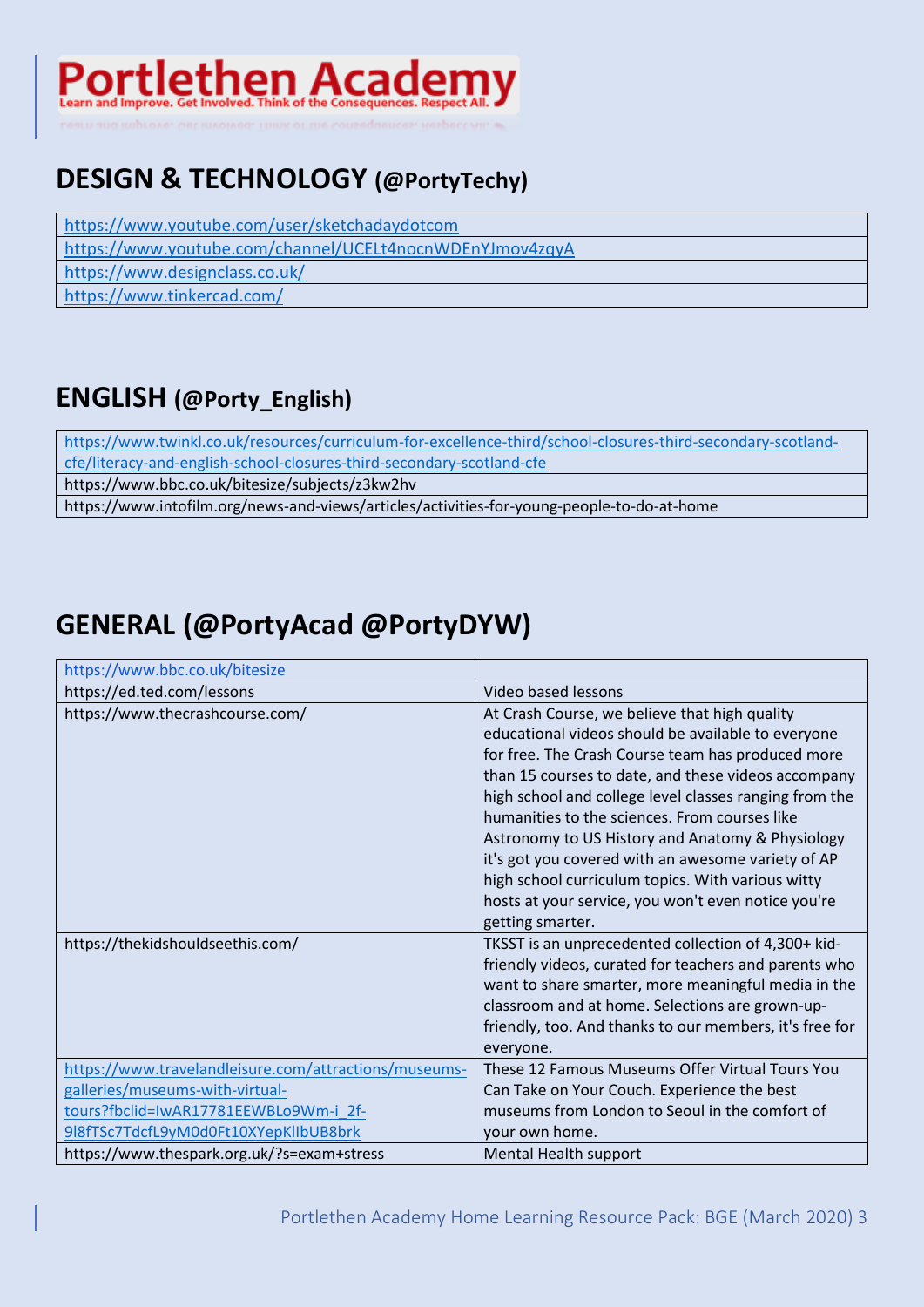# Portlethen Academy

| https://www.teachertoolkit.co.uk/2020/03/15/how-to-<br>teach-online/ | This is not just for teachers as the title suggests $-$ it<br>has a section for pupils too! |
|----------------------------------------------------------------------|---------------------------------------------------------------------------------------------|
| https://quizlet.com/en-gb/students                                   | A range of subjects and levels. Various interactive                                         |
|                                                                      | revision activities.                                                                        |
| https://homeschoolhideout.com/educational-shows-on-                  | <b>Educational shows on Netflix</b>                                                         |
| netflix/                                                             |                                                                                             |
|                                                                      |                                                                                             |
| https://www.dkfindout.com/uk/                                        | DKfindout! allows your child to search, learn, and                                          |
|                                                                      | explore information on a safe and secure site. Perfect                                      |
|                                                                      | for help with homework, DK's clear, reliable, and                                           |
|                                                                      | highly visual content covers all curriculum subjects                                        |
|                                                                      | and more! There are quizzes, videos and animations,                                         |
|                                                                      | and new content being added all the time to engage                                          |
|                                                                      | and fascinate your child. There are also articles for                                       |
|                                                                      | parents explaining the curriculum your child is being                                       |
|                                                                      | taught, ideas about how you can help them, and                                              |
|                                                                      | quick links to other DK products that will support your                                     |
|                                                                      | child's learning.                                                                           |
| https://www.funbrain.com/                                            | Games, reading and videos                                                                   |
| https://www.gonoodle.com/for-families/                               | Online dance parties, yoga sessions, games,                                                 |
|                                                                      | movement and mindfulness                                                                    |
| https://insighttimer.com/                                            | Free library of guided meditations for sleep, anxiety                                       |
|                                                                      | and stress (adults and kids)                                                                |
| https://www.learninggamesforkids.com/                                | These online learning games and songs for kids are                                          |
|                                                                      | fun, teach important skills for preschool and                                               |
|                                                                      | elementary school kids and they're free. Want                                               |
|                                                                      | educational games that help build skills in math,                                           |
|                                                                      | language, science, social studies, and more? You've                                         |
|                                                                      | come to the right place!                                                                    |
| https://scratch.mit.edu/                                             | With Scratch, you can program your own interactive                                          |
|                                                                      | stories, games, and animations - and share your                                             |
|                                                                      | creations with others in the online community.                                              |
|                                                                      | Scratch helps young people learn to think creatively,                                       |
|                                                                      | reason systematically, and work collaboratively -                                           |
|                                                                      | essential skills for life in the 21st century.                                              |
|                                                                      | Scratch is a project of the Lifelong Kindergarten                                           |
|                                                                      | Group at the MIT Media Lab. It is provided free of                                          |
|                                                                      | charge.                                                                                     |
| https://www.skillshare.com/                                          | Join Skillshare to watch, play, learn, make, and                                            |
|                                                                      | discover. (free and paid options)                                                           |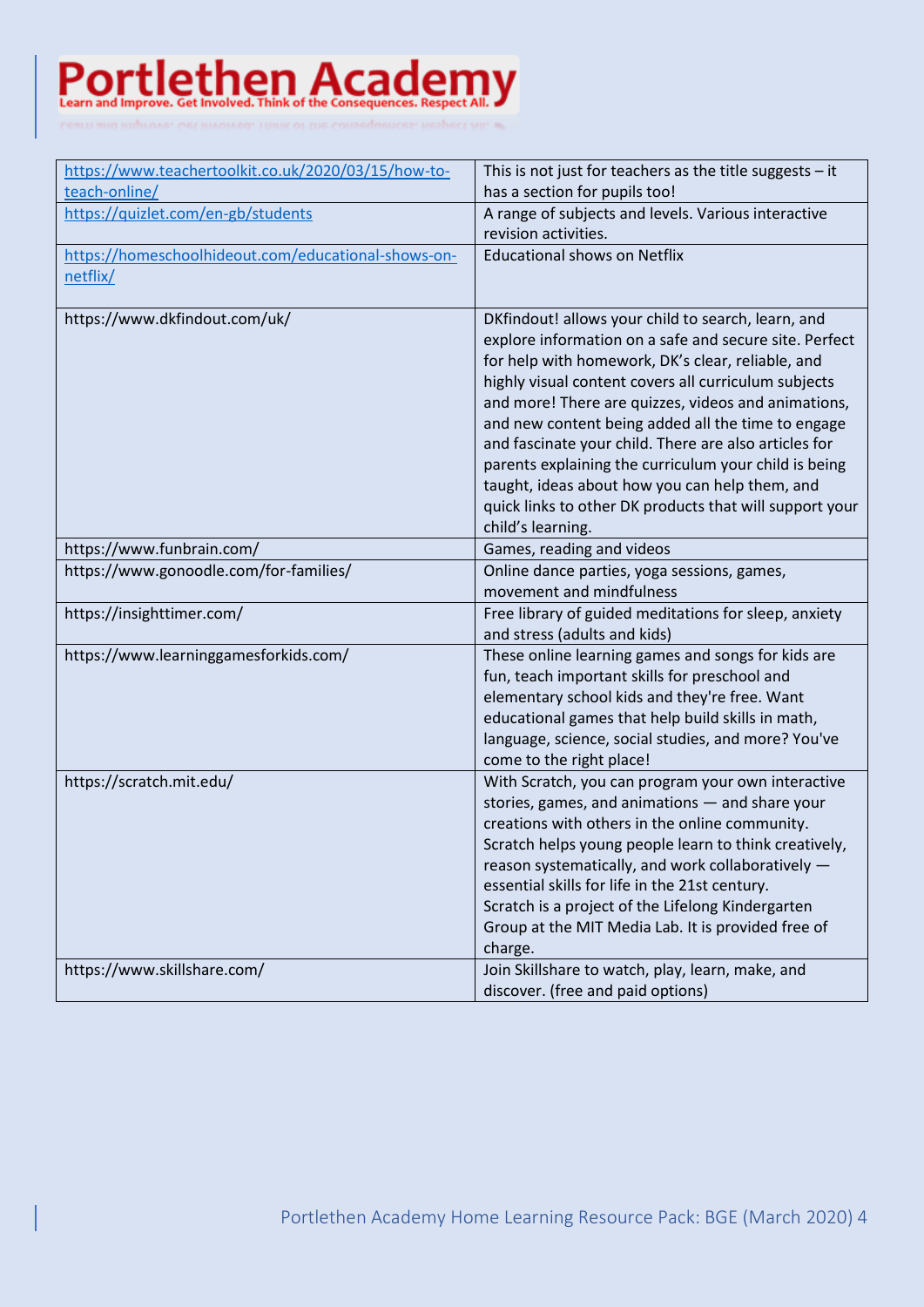

## **SOMETHING A BIT DIFFERENT**

#### **Indoor Activities**

**Play a board game.** Turn off the TV and challenge the family to a [board game.](https://www.goodhousekeeping.com/childrens-products/board-games/g899/best-board-games/) Introduce the children to a classic like *Snakes N Ladders* or *Monopoly*, or try a newer one like *Settlers of Catan* that you can all learn together. Card games are great fun and goo numeracy practice too!

**Put together an epic puzzle.** When you've got lots of time on your hands, get your hands busy. It'll take your mind off boredom, and [completing a big puzzle](https://www.goodhousekeeping.com/life/g22664296/best-jigsaw-puzzles/) feels great.

**Have a dance party.** Turn on some tunes and get those socks hoppin'. Throw it back with some 'golden oldies' or find some chart-topping new stuff too.

**Home cinema.** Get a few snacks, put your feet up and enjoy a good movie – who doesn't love a rom-com?!

**Sing along to some Disney songs.** Get your endorphins flowing by taking it back to childhood. Belt out your [favorite](https://www.goodhousekeeping.com/life/entertainment/g26886855/best-disney-songs/)  [hits](https://www.goodhousekeeping.com/life/entertainment/g26886855/best-disney-songs/) from Disney movies!

**Plan your next getaway with £1000.** [Make](https://www.goodhousekeeping.com/life/travel/a26415468/best-last-minute-travel-deals-apps/) a travel plan – look up destinations (your only limit is your cost), cost of travel (plane/train) and accommodation (hotels/Air BnB/hostels). Your money must cover all food and drink and any excursions or spending. Draft up your travel plan as if you were going to market it to others.

#### **Outdoor Activities**

**Go for a walk.** Go to your local park, or just around the neighborhood. (please consider social distancing advice)

**Get a workout in.** You don't need a gym membership to sweat it out. Pull on your [favorite leggings,](https://www.goodhousekeeping.com/health-products/g4042/best-workout-leggings/) choose a [workout app,](https://www.goodhousekeeping.com/health-products/g27112869/best-workout-apps/) and get your blood moving at home.

**Start a garden.** Roll up your sleeves and get your hands dirty [in the backyard](https://www.goodhousekeeping.com/home/gardening/a20707074/container-gardening-tips/) or your [windowsill,](https://www.goodhousekeeping.com/home/gardening/a20705923/indoor-herb-garden/) if you don't have outdoor space. In addition to the [de-stressing benefits,](https://www.goodhousekeeping.com/health/wellness/a22109/health-benefits-gardening/) all that digging quickly turns into a workout.

**Go for a bike ride.** Take a tour of your surroundings *and* get some exercise in by jumping on a bicycle. Remember your helmet! (please consider social distancing advice)

#### **Pamper Yourself**

**Paint your nails.** Create an at-home spa experience with a mani-pedi. Choose a [trending summer hue,](https://www.goodhousekeeping.com/beauty/nails/g27180997/best-summer-nail-colors/) add an [interesting design,](https://www.goodhousekeeping.com/beauty/nails/) and finish it off with a [shiny top coat.](https://www.goodhousekeeping.com/beauty-products/a26429570/seche-vite-dry-fast-top-coat-review/)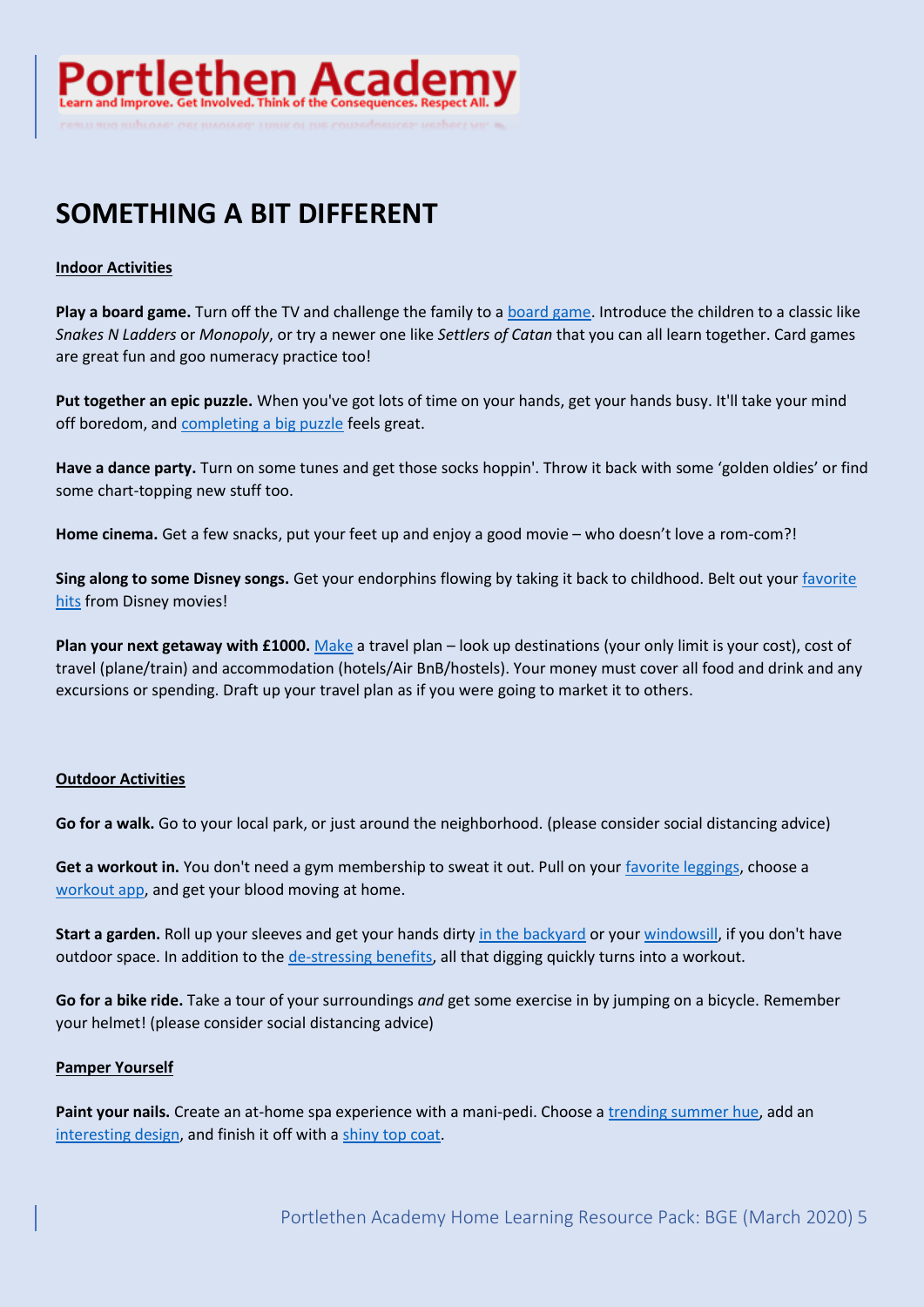

**Take a bubble bath.** Embrace your free time with a [mountain of bubbles](https://www.amazon.com/Best-Sellers-Beauty-Bubble-Bath/zgbs/beauty/11056241?tag=goodhousekeeping_auto-append-20&ascsubtag=%5bartid|10055.a.26872864%5bsrc|%5bch|%5blt|) and a few drops o[f essential oils.](https://www.goodhousekeeping.com/health/wellness/a20707661/essential-oils-in-bath/) Bring a good book in there with you, if you don't mind it getting a tad damp.

**Start journaling.** Time will fly by as you jot down your thoughts in a journal. If you want to go even deeper, venture into the artistic world o[f bullet journals.](https://www.goodhousekeeping.com/life/a25940356/what-is-a-bullet-journal/)

**Listen to a mediation video.** When your mind starts to spiral, turn it inward. [Mediation videos](https://www.goodhousekeeping.com/health/wellness/g4585/meditation-videos/) can easily guide you through mindful exercises and techniques to reach inner peace.

#### **Organizing 101**

**Clean your whole house.** When we get bored, we often feel helpless. But tackling even the simplest task, like doing the dishes, can [boost your mood](https://www.goodhousekeeping.com/health/wellness/a26898773/how-cleaning-helps-anxiety/) immediately. Start with these eas[y cleaning tips](https://www.goodhousekeeping.com/home/cleaning/g2550/best-cleaning-tips/) or try a full schedule to tackle [every inch](https://www.goodhousekeeping.com/home/cleaning/a37462/how-often-you-should-clean-everything/) of the house.

**Wash the windows.** You'll be amazed how much brighter things look with sparkling clean windows. Let the sunshine in with these [tips for the best results.](https://www.goodhousekeeping.com/home/cleaning/tips/a32040/mistakes-cleaning-windows/)

**Clean your makeup brushes.** When was the last time you [cleaned all of your makeup tools?](https://www.goodhousekeeping.com/beauty/makeup/g2822/how-to-clean-makeup-brushes/)

**Sort through your purses.** As the seasons change, so do our purses. While switching between bags, we all leave stuff in the bottom (receipts, gum wrappers, pens, etc). [Clean out your purses](https://www.goodhousekeeping.com/home/organizing/g26256600/best-handbag-organizers/) and you just might find that lost lipstick or at least some spare change.

**Clean out your closet.** Go through your clothes to rediscover some old favs. If you haven't worn it in the past year, consider posting it on [a clothing resale app](https://www.goodhousekeeping.com/clothing/g26236592/best-fashion-clothing-apps/) so it can find a new home.

**Organize your kitchen.** Already mastered the [KonMari Method?](https://www.goodhousekeeping.com/home/organizing/a25846191/what-is-the-konmari-method/) You're ready to dive into the wonderful world of [drawer and cabinet organizers.](https://www.goodhousekeeping.com/home/organizing/g26899393/kitchen-cabinet-drawers-organizers/) Please hold the applause.

#### **Get Creative**

**Start a new book.** If you've run through your TV queue, go analog. Try one of the [best books of the year](https://www.goodhousekeeping.com/life/entertainment/g30456677/best-books-of-2020/) to transport yourself to another world.

**Download an audiobook.** If you can't get out to the bookstore or want to lighten your load, try audiobooks for listening on the go. [The best of the best](https://www.goodhousekeeping.com/life/entertainment/g27180112/best-audiobooks/) will make the hours fly by.

Listen to a new podcast. If you've never tried podcasts, you're in for a treat. From [true crime](https://www.goodhousekeeping.com/life/entertainment/g27009615/best-true-crime-podcasts/) to [comedy,](https://www.goodhousekeeping.com/life/entertainment/g28509486/best-comedy-podcasts/) there are [endless options](https://www.goodhousekeeping.com/life/entertainment/g28353940/best-podcasts/) to choose from.

**Try a coloring app.** [Adult coloring books](https://www.goodhousekeeping.com/health/wellness/a35494/using-coloring-books-deal-with-anxiety/) are available in-stores *and* in mobile app stores, so no need to head to the store. [Colorfy](https://go.redirectingat.com/?id=74968X1525078&xs=1&url=https%3A%2F%2Fitunes.apple.com%2Fus%2Fapp%2Fcolorfy-coloring-art-game%2Fid1009442510%3Fmt%3D8&sref=https%3A%2F%2Fwww.goodhousekeeping.com%2Flife%2Fa26872864%2Fwhat-to-do-when-bored%2F%3Fpre%3Dlife%252F%26prefix%3Da%26id%3D26872864%26del%3D%26variantId%3D%26post%3D%252Fwhat-to-do-when-bored) and [Happy Color](https://go.redirectingat.com/?id=74968X1525078&xs=1&url=https%3A%2F%2Fitunes.apple.com%2Fus%2Fapp%2Fhappy-color-color-by-number%2Fid1407852246%3Fmt%3D8&sref=https%3A%2F%2Fwww.goodhousekeeping.com%2Flife%2Fa26872864%2Fwhat-to-do-when-bored%2F%3Fpre%3Dlife%252F%26prefix%3Da%26id%3D26872864%26del%3D%26variantId%3D%26post%3D%252Fwhat-to-do-when-bored) will help you get creative without any supplies needed.

Portlethen Academy Home Learning Resource Pack: BGE (March 2020) 6